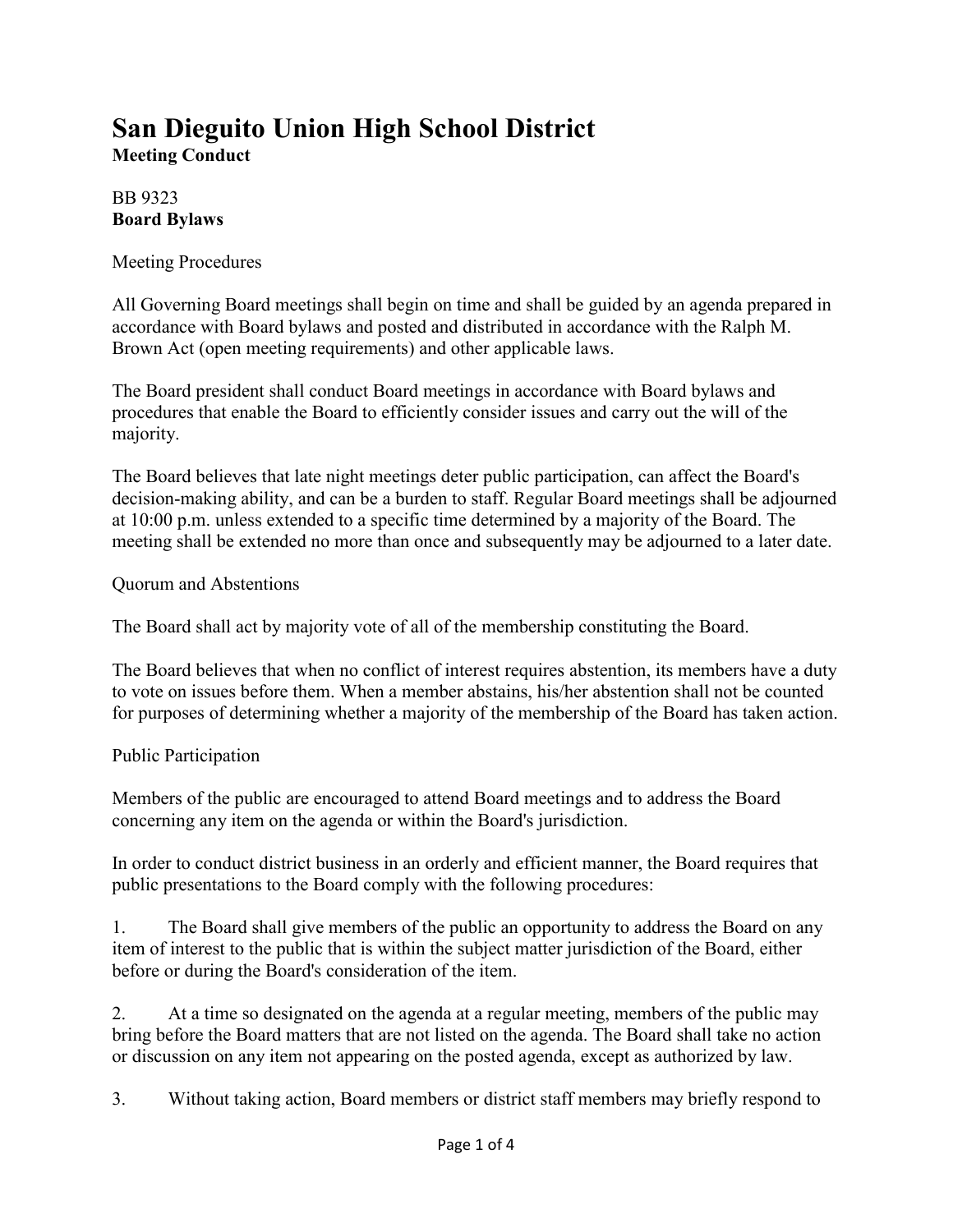statements made or questions posed by the public about items not appearing on the agenda. Additionally, on their own initiative or in response to questions posed by the public, a Board or staff member may ask a question for clarification, make a brief announcement, or make a brief report on his/her own activities.

Furthermore, the Board or a Board member may provide a reference to staff or other resources for factual information, ask staff to report back to the Board at a subsequent meeting concerning any matter, or take action directing staff to place a matter of business on a future agenda.

4. The Board need not allow the public to speak on any item that has already been considered by a committee composed exclusively of Board members at a public meeting where the public had the opportunity to address the committee on that item. However, if the Board determines that the item has been substantially changed since the committee heard the item, the Board shall provide an opportunity for the public to speak.

5. A person wishing to be heard by the Board shall first be recognized by the president and shall then proceed to comment as briefly as the subject permits.

Individual speakers shall be allowed three minutes to address the Board on each agenda or nonagenda item. The Board shall limit the total time for public input on each item to 20 minutes. The Board president may increase or decrease the time allowed for public presentation, depending on the topic and the number of persons wishing to be heard. The president may take a poll of speakers for or against a particular issue and may ask that additional persons speak only if they have something new to add.

In order to ensure that non-English speakers receive the same opportunity to directly address the Board, any member of the public who utilizes a translator shall be provided at least twice the allotted time to address the Board, unless simultaneous translation equipment is used to allow the Board to hear the translated public testimony simultaneously.

6. The Board president may rule on the appropriateness of a topic, subject to the following conditions:

a. If a topic would be suitably addressed at a later time, the Board president may indicate the time and place when it should be presented.

b. The Board shall not prohibit public criticism of its policies, procedures, programs, services, acts, or omissions.

c. The Board shall not prohibit public criticism of district employees. However, whenever a member of the public initiates specific complaints or charges against an individual employee, the Board president shall inform the complainant of the appropriate complaint procedure.

7. The Board president shall not permit any disturbance or willful interruption of Board meetings. Persistent disruption by an individual or group or any conduct or statements that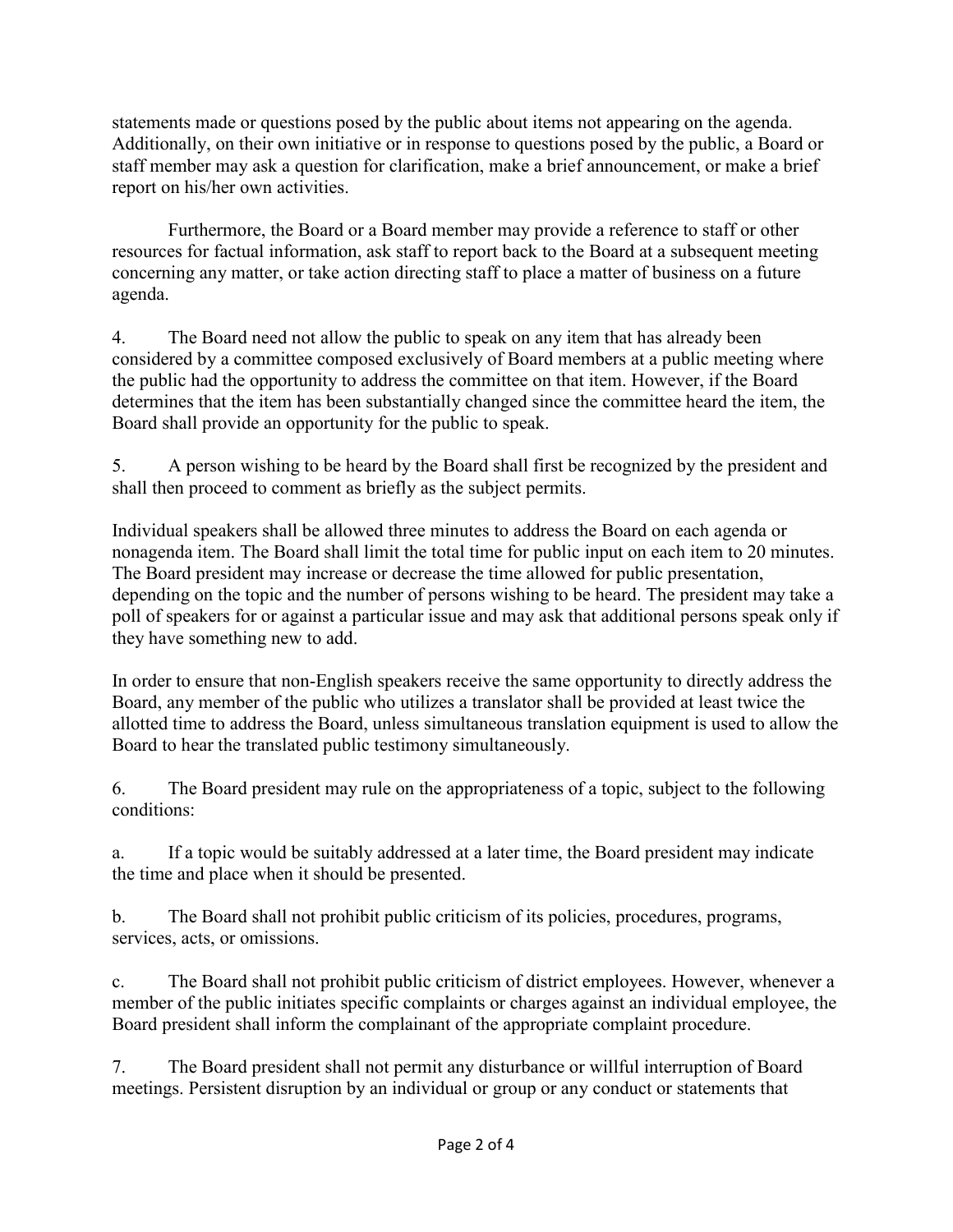threaten the safety of any person(s) at the meeting shall be grounds for the president to terminate the privilege of addressing the Board.

The Board may remove disruptive individuals and order the room cleared if necessary. In this case, members of the media not participating in the disturbance shall be allowed to remain, and individuals not participating in such disturbances may be allowed to remain at the discretion of the Board. When the room is ordered cleared due to a disturbance, further Board proceedings shall concern only matters appearing on the agenda.

When such disruptive conduct occurs, the Superintendent or designee shall contact local law enforcement as necessary.

Recording by the Public

Members of the public may record an open Board meeting using an audio or video recorder, still or motion picture camera, cell phone, or other device, provided that the noise, illumination, or obstruction of view does not persistently disrupt the meeting. The Superintendent or designee may designate locations from which members of the public may make such recordings without causing a distraction.

If the Board finds that noise, illumination, or obstruction of view related to these activities would persistently disrupt the proceedings, these activities shall be discontinued or restricted as determined by the Board.

Legal Reference: EDUCATION CODE 5095 Powers of remaining board members and new appointees 32210 Willful disturbance of public school or meeting a misdemeanor 35010 Prescription and enforcement of rules 35145.5 Agenda; public participation; regulations 35163 Official actions, minutes and journal 35164 Vote requirements 35165 Effect of vacancies upon majority and unanimous votes by seven member board CODE OF CIVIL PROCEDURE 527.8 Workplace Violence Safety Act GOVERNMENT CODE 54953.3 Prohibition against conditions for attending a board meeting 54953.5 Audio or video recording of proceedings 54953.6 Broadcasting of proceedings 54954.2 Agenda; posting; action on other matters 54954.3 Opportunity for public to address legislative body; regulations 54957 Closed sessions 54957.9 Disorderly conduct of general public during meeting; clearing of room PENAL CODE 403 Disruption of assembly or meeting COURT DECISIONS